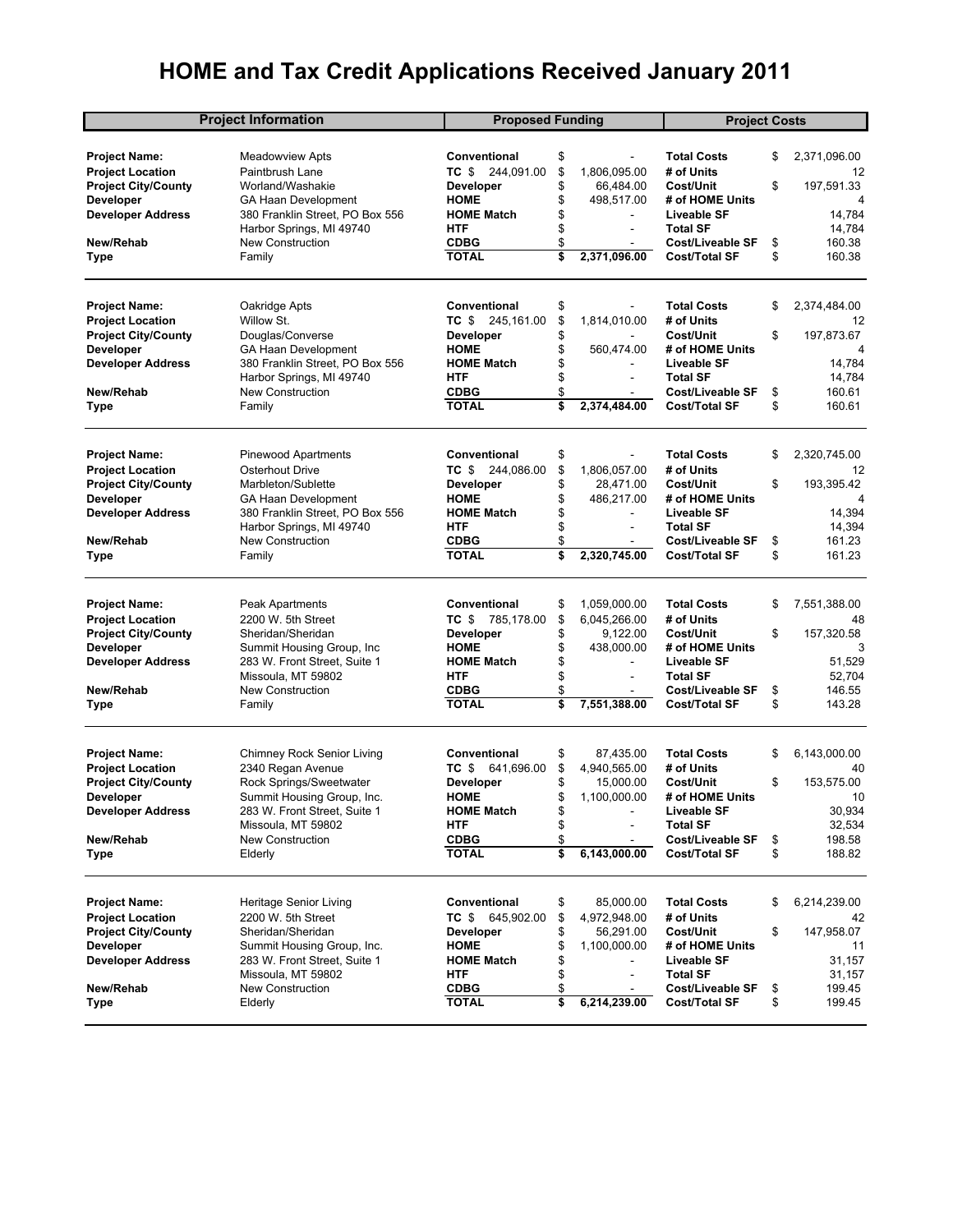## **HOME and Tax Credit Applications Received January 2011**

| <b>Project Information</b> |                                               | <b>Proposed Funding</b> |    |                | <b>Project Costs</b>    |    |              |
|----------------------------|-----------------------------------------------|-------------------------|----|----------------|-------------------------|----|--------------|
|                            |                                               |                         |    |                |                         |    |              |
| <b>Project Name:</b>       | Laramie Legacy Senior Residences              | Conventional            | \$ | 75,000.00      | <b>Total Costs</b>      | \$ | 5,112,810.00 |
| <b>Project Location</b>    | <b>Crystal Court</b>                          | TC \$<br>578,600.00     | \$ | 4,281,211.00   | # of Units              |    | 36           |
| <b>Project City/County</b> | Laramie/Albany                                | <b>Developer</b>        | \$ | 599.00         | Cost/Unit               | \$ | 142,022.50   |
| <b>Developer</b>           | Cornerstone Associates, LLC                   | <b>HOME</b>             | \$ | 756,000.00     | # of HOME Units         |    | 11           |
| <b>Developer Address</b>   | 209 S. 19th Street, Suite 600                 | <b>HOME Match</b>       | \$ |                | <b>Liveable SF</b>      |    | 28,170       |
|                            | Omaha, NE 68102                               | <b>HTF</b>              | \$ | $\blacksquare$ | <b>Total SF</b>         |    | 31,170       |
| New/Rehab                  | <b>New Construction</b>                       | <b>CDBG</b>             | \$ | ÷.             | <b>Cost/Liveable SF</b> | \$ | 181.50       |
| Type                       | Elderly                                       | <b>TOTAL</b>            | \$ | 5,112,810.00   | <b>Cost/Total SF</b>    | \$ | 164.03       |
|                            |                                               |                         |    |                |                         |    |              |
| <b>Project Name:</b>       | Cheyenne Legacy Senior Residences             | Conventional            | \$ | 535,000.00     | <b>Total Costs</b>      | \$ | 8,285,844.00 |
| <b>Project Location</b>    | Greenway Street                               | TC \$ 875,000.00        | \$ | 6,561,844.00   | # of Units              |    | 54           |
| <b>Project City/County</b> | Cheyenne/Laramie                              | Developer               | \$ | 15,000.00      | Cost/Unit               | \$ | 153.441.56   |
| <b>Developer</b>           | Cornerstone Associates, LLC                   | <b>HOME</b>             | \$ | 1,174,000.00   | # of HOME Units         |    | 11           |
| <b>Developer Address</b>   | 209 S. 19th Street, Suite 600                 | <b>HOME Match</b>       | \$ |                | Liveable SF             |    | 44,400       |
|                            | Omaha, NE 68102                               | <b>HTF</b>              | \$ | $\sim$         | <b>Total SF</b>         |    | 47,400       |
| New/Rehab                  | <b>New Construction</b>                       | <b>CDBG</b>             | \$ |                | <b>Cost/Liveable SF</b> | \$ | 186.62       |
| Type                       | Elderly                                       | <b>TOTAL</b>            | \$ | 8,285,844.00   | <b>Cost/Total SF</b>    | \$ | 174.81       |
|                            |                                               |                         |    |                |                         |    |              |
| <b>Project Name:</b>       | <b>Inverness Apartments</b>                   | Conventional            | \$ | 750,324.00     | <b>Total Costs</b>      | \$ | 4,543,632.00 |
| <b>Project Location</b>    | 1900 West Sunset Avenue                       | TC \$<br>462,441.00     | \$ | 3,443,308.00   | # of Units              |    | 32           |
| <b>Project City/County</b> | Riverton/Fremont                              | <b>Developer</b>        | \$ | $\sim$         | Cost/Unit               | \$ | 141,988.50   |
| <b>Developer</b>           | Thomas Development Co.                        | <b>HOME</b>             | \$ | 350,000.00     | # of HOME Units         |    | 4            |
| <b>Developer Address</b>   | 413 W. Idaho Street, Suite 200                | <b>HOME Match</b>       | \$ |                | <b>Liveable SF</b>      |    | 29,220       |
|                            | Boise, ID 83702                               | <b>HTF</b>              | \$ | ÷.             | <b>Total SF</b>         |    | 31,697       |
| New/Rehab                  | <b>New Construction</b>                       | <b>CDBG</b>             | \$ |                | <b>Cost/Liveable SF</b> | \$ | 155.50       |
| Type                       | Family                                        | <b>TOTAL</b>            | \$ | 4,543,632.00   | <b>Cost/Total SF</b>    | \$ | 143.35       |
|                            |                                               |                         |    |                |                         |    |              |
| <b>Project Name:</b>       | <b>York Place</b>                             | <b>Conventional</b>     | \$ |                | <b>Total Costs</b>      | \$ | 3,506,400.00 |
| <b>Project Location</b>    | 120 - 150 E. Montana Street and 105 - 1 TC \$ | 354,336.00              | \$ | 2,835,360.00   | # of Units              |    | 20           |
| <b>Project City/County</b> | Sheridan/Sheridan                             | <b>Developer</b>        | \$ | $\sim$         | Cost/Unit               | \$ | 175,320.00   |
| <b>Developer</b>           | Grimshaw Investments, LLC                     | <b>HOME</b>             | \$ | 671,040.00     | # of HOME Units         |    | 10           |
| <b>Developer Address</b>   | 39 East 1st Street                            | <b>HOME Match</b>       | \$ |                | <b>Liveable SF</b>      |    | 25,600       |
|                            | Sheridan, WY 82801                            | <b>HTF</b>              | \$ | ä,             | <b>Total SF</b>         |    | 25,600       |
| New/Rehab                  | <b>New Construction</b>                       | <b>CDBG</b>             | \$ |                | <b>Cost/Liveable SF</b> | \$ | 136.97       |
| Type                       | Family                                        | <b>TOTAL</b>            | \$ | 3,506,400.00   | <b>Cost/Total SF</b>    | \$ | 136.97       |
|                            |                                               |                         |    |                |                         |    |              |
| <b>Project Name:</b>       | Quail Ridge                                   | Conventional            | \$ | 682,950.00     | <b>Total Costs</b>      | \$ | 7,688,600.00 |
| <b>Project Location</b>    | 2011 Quail Ridge Drive                        | TC \$<br>842,365.00     | \$ | 6,739,650.00   | # of Units              |    | 56           |
| <b>Project City/County</b> | Sheridan/Sheridan                             | <b>Developer</b>        | \$ |                | Cost/Unit               | \$ | 137,296.43   |
| <b>Developer</b>           | Grimshaw Investments, LLC                     | <b>HOME</b>             | \$ | 266,000.00     | # of HOME Units         |    | 4            |
| <b>Developer Address</b>   | 39 East 1st Street                            | <b>HOME Match</b>       | \$ |                | Liveable SF             |    | 37,040       |
|                            | Sheridan, WY 82801                            | <b>HTF</b>              | \$ |                | <b>Total SF</b>         |    | 48,156       |
| New/Rehab                  | <b>New Construction</b>                       | <b>CDBG</b>             | \$ |                | Cost/Liveable SF        | \$ | 207.58       |
| Type                       | Elderly                                       | <b>TOTAL</b>            | \$ | 7,688,600.00   | <b>Cost/Total SF</b>    | \$ | 159.66       |
|                            |                                               | Conventional            |    |                |                         |    |              |
| <b>Project Name:</b>       | <b>Northpark Estates</b>                      |                         | \$ | 2,953,083.00   | <b>Total Costs</b>      | \$ | 9,711,053.00 |
| <b>Project Location</b>    | 1529 Red Tail Drive                           | TC \$ 902,047.00        | \$ | 6,757,970.00   | # of Units              |    | 48           |
| <b>Project City/County</b> | Rock Springs/Sweetwater                       | <b>Developer</b>        | \$ |                | Cost/Unit               | \$ | 202,313.60   |
| <b>Developer</b>           | Northpark II, LLC                             | <b>HOME</b>             | \$ |                | # of HOME Units         |    | 0            |
| <b>Developer Address</b>   | 2493 Thunderbird Lane                         | <b>HOME Match</b>       | \$ |                | Liveable SF             |    | 65,028       |
|                            | Evergreen, CO 80439                           | <b>HTF</b>              | \$ |                | <b>Total SF</b>         |    | 65,028       |
| New/Rehab                  | New Construction                              | <b>CDBG</b>             | \$ |                | Cost/Liveable SF        | \$ | 149.34       |
| Type                       | Family                                        | <b>TOTAL</b>            | \$ | 9,711,053.00   | <b>Cost/Total SF</b>    | \$ | 149.34       |